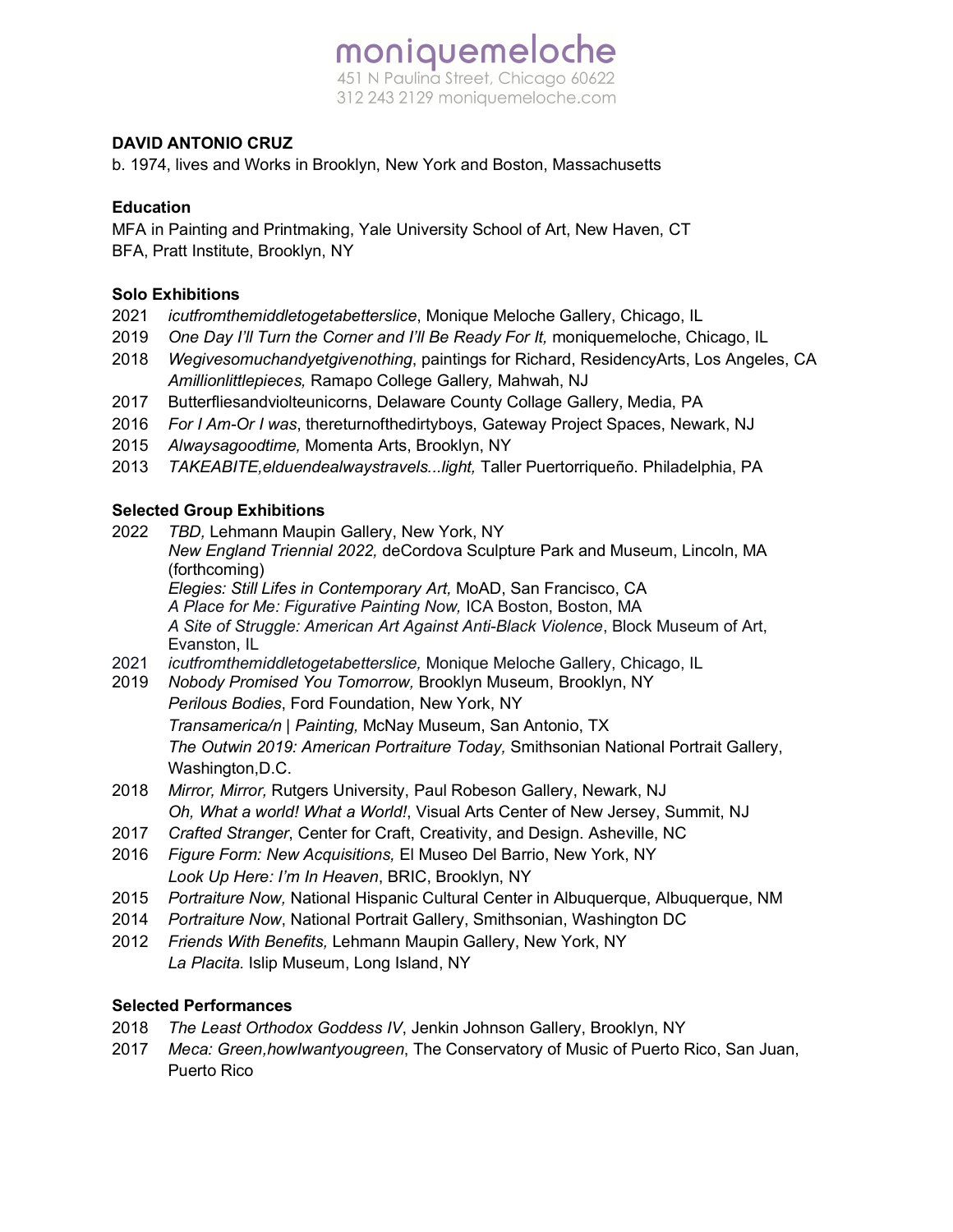# moniquemeloche 451 N Paulina Street, Chicago 60622 312 243 2129 moniquemeloche.com

2016 *St Croix Take Five: Green,howIwantyougreen*, Caribbean Museum Center for the Arts. Frederiksted

*Green,howIwantyougreen*, Gateway Project Spaces, Newark, NJ *How to Order A Chocolate Cake*, BRIC, Brooklyn, NY

## **Selected Performances Continued**

- 2015 *How to Order A Chocolate Cake,* The High LinePark of AiOP, New York, NY *Green,howIwantyougreen,* Snug Harbor Cultural Center and Botanical Garden. Staten Island, NY
- 2014 *The Piano Piece*, Longwood Gallery, Bronx, NY *Peterpiperwentupthehill,* AiOP, New York, NY
- 2013 *The Opera,* Performa 13, El Museo del Barrio, New York, NY

## **Residencies & Fellowships**

- 2018 Joan Mitchell Painting and Sculpture Award, New York NY Neubauer Faculty Fellowship, Boston, MA BRIC/ Workspace Residency, Brooklyn, NY
- 2017-18 Queer Mentorship/ Fellowship, New York, NY
- 2016 Gateway Project Spaces, Newark, NJ
- 2015-16 LMCC Workspace Residency Program, New York, NY
- 2006 Skowhegan School of Painting/Sculpture Fellowship Grant Award, Madison, ME 2006 Artist in the Marketplace, Bronx Museum of the Arts, Bronx, NY

## **Public Collections**

El Museo De Barrio, New York, NY Institute of Contemporary Art, Boston, MA 21c Museum Hotels, Louisville, KY Pierce & Hill Harper Arts Foundation, Detroit, MI

## **Teaching**

- 2018 Assistant Professor of the Practice in Painting, School of the Museum of Fine Arts at Tufts **University**
- 2017-18 Adjunct Professor in Advance Painting and Drawing, Montclair State University
- 2017 Adjunct Professor in Advance Painting, Hunter College
- 2013-18 Adjunct Professor in Painting and Drawing, York CUNY College

## **Selected Bibliography**

- 2021 Moreira-Brown, Caira. "Filling the Void: A Review of David Antonio Cruz." December 13, 2021
- 2020 Cruz, David Antonio. Interview. By Jason Elizondo. *The Brooklyn Rail.*
- 2019 Binlot, Ann. "David Antonio Cruz, the artist giving LGBTQ victims of violence a place in art history." *Document Journal*. October 18, 2019.

Cowan, Katy. "David Antonio Cruz's timely paintings that explore the injustices against LGBTQ and BAME communities," *Creative Boom*, August 7, 2019.

Vogel, Wendy. "Nobody Promised You Tomorrow: After 50 Years After Stonewall," Art in America, June 2019.